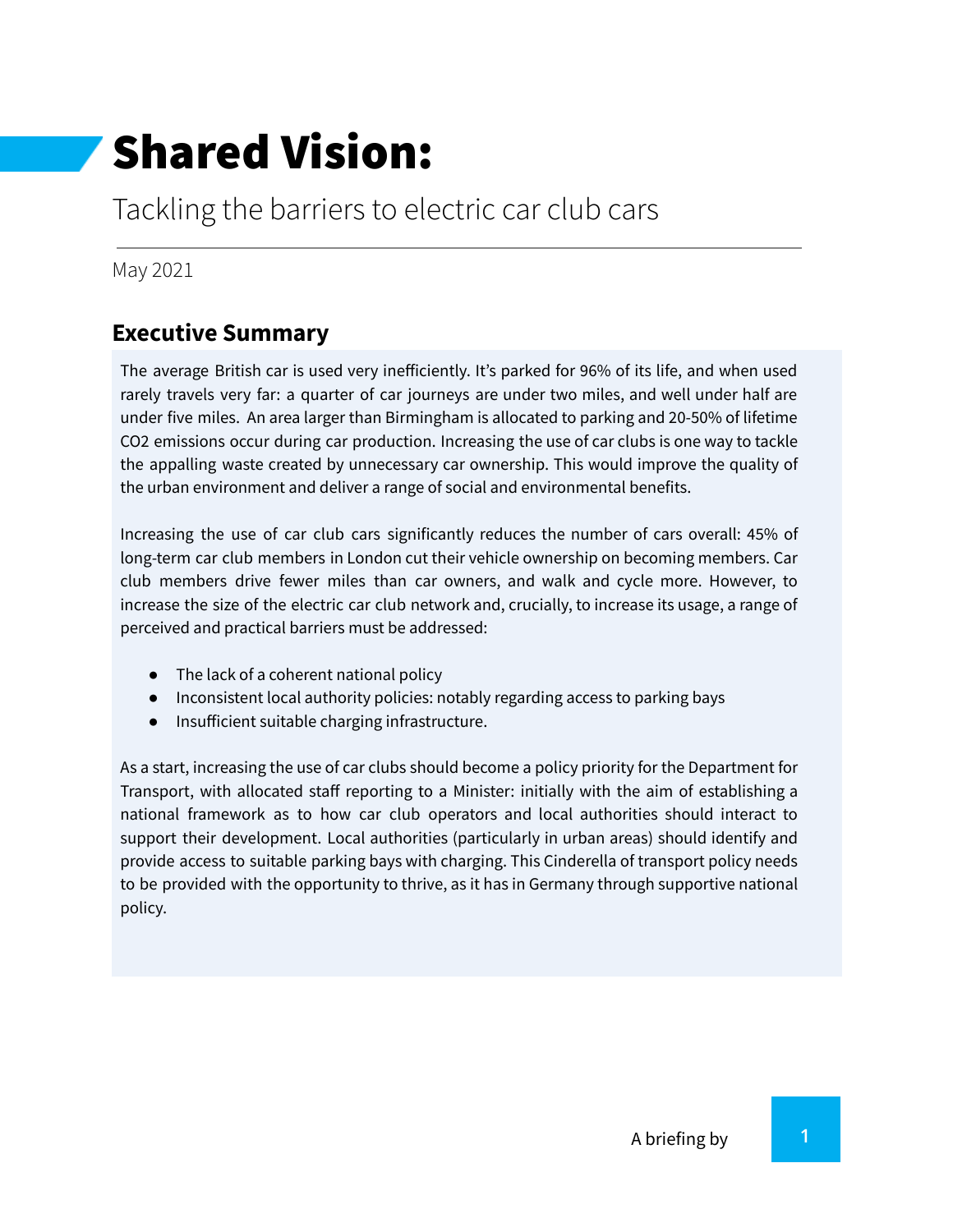## 1. Car Use in the UK Today

The number of registered cars in the UK has risen from 28.6m to 31.9m over the last decade, an 11.5% increase $^1$  (nearly one for each licence holder $^2$ ). 76% of UK households own at least one car, $^3$  but the average car is parked for 96% of its life,<sup>4</sup> and fully one third of cars do not move on any given day.<sup>5</sup> The amount of land given over to cars is also enormous. There are 3m to 4m regulated parking spaces in the UK<sup>6</sup> including car parks run by local authorities, private sector parking companies, NHS trusts, universities, etc. In addition there are an estimated 17.1m driveway and garage spaces.<sup>7</sup> Presuming that each space is 11.52m<sup>2</sup>,<sup>8</sup> this amounts to *at least* 231.5km<sup>2</sup> of the UK being allocated to parking: an area just under the size of Birmingham.

The cumulative number of miles driven by the nations cars is also steadily rising<sup>9</sup>, but the average distance travelled by an individual car is falling<sup>10</sup> (due to the increase in the number of cars outpacing

<sup>2</sup> Department for Transport (2020). *2019 National Travel Survey*. Retrieved from:

<sup>&</sup>lt;sup>1</sup> Licensed Vehicles by Body Type (quarterly) Great Britain and United Kingdom (Table VEH0101). Retrieved 9th April, 2021 from:

<https://www.gov.uk/government/statistical-data-sets/all-vehicles-veh01#licensed-vehicles>

[https://assets.publishing.service.gov.uk/government/uploads/system/uploads/attachment\\_data/file/90627](https://assets.publishing.service.gov.uk/government/uploads/system/uploads/attachment_data/file/906276/national-travel-survey-2019.pdf) [6/national-travel-survey-2019.pdf](https://assets.publishing.service.gov.uk/government/uploads/system/uploads/attachment_data/file/906276/national-travel-survey-2019.pdf)

<sup>3</sup> Department for Transport (2020). *2019 National Travel Survey*. Retrieved from: [https://assets.publishing.service.gov.uk/government/uploads/system/uploads/attachment\\_data/file/90627](https://assets.publishing.service.gov.uk/government/uploads/system/uploads/attachment_data/file/906276/national-travel-survey-2019.pdf) [6/national-travel-survey-2019.pdf](https://assets.publishing.service.gov.uk/government/uploads/system/uploads/attachment_data/file/906276/national-travel-survey-2019.pdf)

<sup>4</sup> RAC Foundation (2012). *Spaced Out: Perspectives on Parking Policy*. Retrieved from: [https://www.racfoundation.org/assets/rac\\_foundation/content/downloadables/spaced\\_out-bates\\_leibling](https://www.racfoundation.org/assets/rac_foundation/content/downloadables/spaced_out-bates_leibling-jul12.pdf)

[<sup>-</sup>jul12.pdf](https://www.racfoundation.org/assets/rac_foundation/content/downloadables/spaced_out-bates_leibling-jul12.pdf)

<sup>5</sup> Reasons to be Cheerful (2019). *Electric dreams: the end of the petrol and diesel vehicle (29 mins)*. Retrieved 9th April 2021 from:

<sup>6</sup> RAC Foundation (2012). *Spaced Out: Perspectives on Parking Policy*. Retrieved from: <https://play.acast.com/s/reasonstobecheerful/93.electricdreams-theendofthepetrolanddieselvehicle>

[https://www.racfoundation.org/assets/rac\\_foundation/content/downloadables/spaced\\_out-bates\\_leibling](https://www.racfoundation.org/assets/rac_foundation/content/downloadables/spaced_out-bates_leibling-jul12.pdf) [-jul12.pdf](https://www.racfoundation.org/assets/rac_foundation/content/downloadables/spaced_out-bates_leibling-jul12.pdf)

<sup>7</sup> RAC Foundation (2012). *Spaced Out: Perspectives on Parking Policy*. Retrieved from: [https://www.racfoundation.org/assets/rac\\_foundation/content/downloadables/spaced\\_out-bates\\_leibling](https://www.racfoundation.org/assets/rac_foundation/content/downloadables/spaced_out-bates_leibling-jul12.pdf) [-jul12.pdf](https://www.racfoundation.org/assets/rac_foundation/content/downloadables/spaced_out-bates_leibling-jul12.pdf). These figures are from 2009, so the actual figure now is undoubtedly higher.

<sup>&</sup>lt;sup>8</sup> Standard UK parking spaces are 4.8m in length, and 2.4m in width: AA (2020). Retrieved 9th April 2020: <https://www.theaa.com/breakdown-cover/advice/parking-space-size>

<sup>&</sup>lt;sup>9</sup> Cumulatively, the UKs cars drove 278.2 billion miles in 2019. This is 33.4 billion miles than a decade previously. Department for Transport (2020). *Road Traffic (vehicle miles) by vehicle type in Great Britain (Table TRA0101).* Retrieved from:

<https://www.gov.uk/government/statistical-data-sets/road-traffic-statistics-tra>

<sup>10</sup> Department for Transport (2020). *Average Distance Travelled by Main Modes - index: England (Table NTS0105)*. Retrieved from: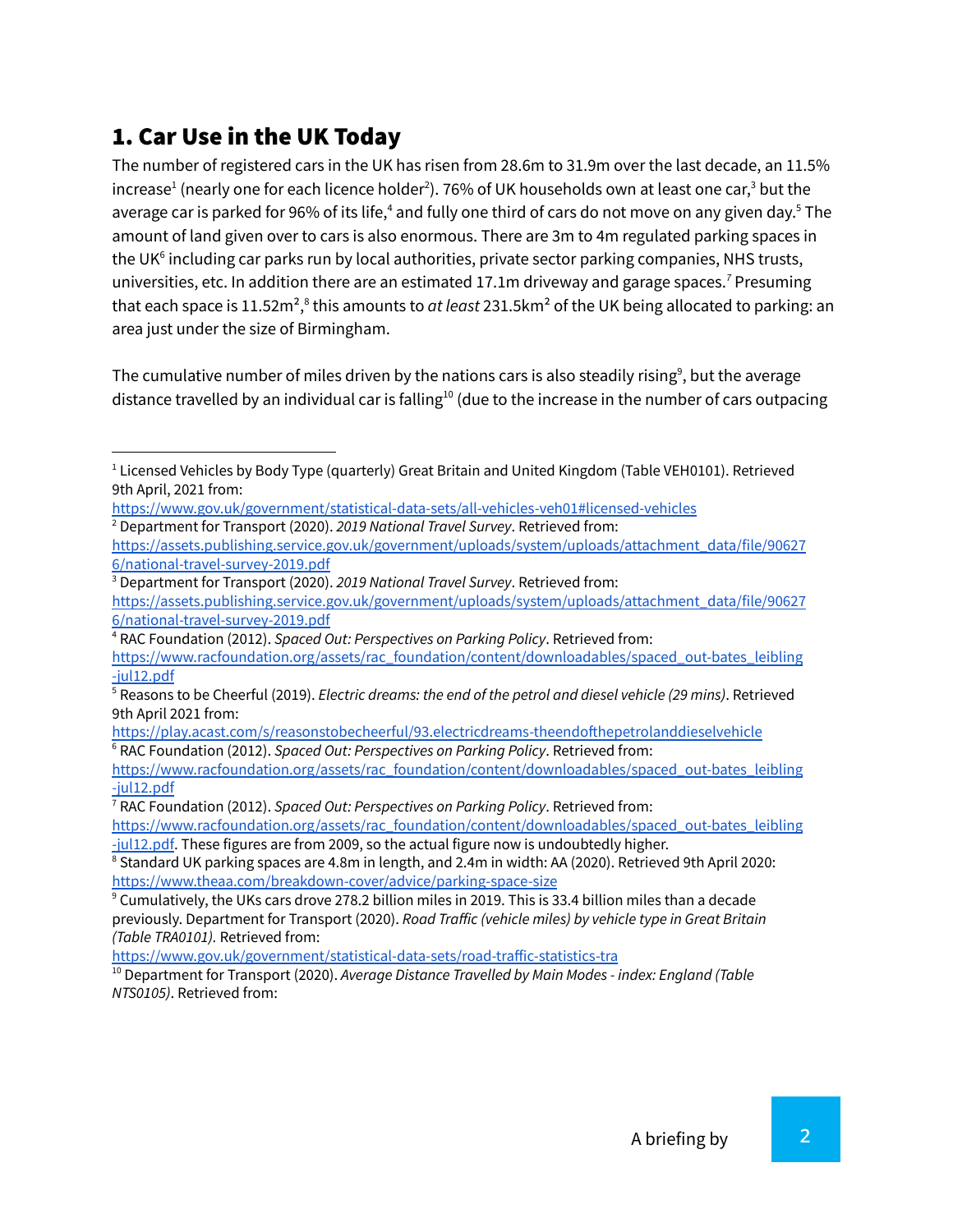the increase in miles driven). In England in 2019, 13% of cars drove less than 3000 miles over the year (an average of up to 8.2 miles per day), with 29% doing less than 5000 (an average of up to 13.7 miles per day).<sup>11</sup> The majority of car journeys are short: around a quarter of all car/van journeys are under two miles, with well over half under five miles. $^{12}$  A majority of these trips could (should?) have been taken by a more sustainable mode like walking, cycling or public transport. However, the amount of walking that the nation does is declining with the number of walks over a mile taken by the population falling by 13% since 2002.<sup>13</sup> There is also a clear divide between those households with a car/van, and those without. In 2019, on average those from a household without access to a car/van took 131 more walking trips, 12 more cycling trips, 44 more bus trips and 3 more rail trips than someone with access to a car.<sup>14</sup> This means that of the 'excess' non-car trips, 75% are undertaken by 'active travel'.

Increased levels of traffic obviously have a detrimental effect on the environment. Whereas some sectors of the economy (notably the power sector) have seen dramatic falls in the amount of CO2 produced annually, CO2 emissions from the nation's cars have stayed at the same level since 2000. 15 Whilst electric vehicles (EVs) have no tailpipe emissions, they are still responsible for CO2 emissions from electricity generation and fine particle emissions from brake, tyre and road wear (although particulate matter emissions are reduced compared to a conventional car by 6-42%<sup>16</sup>). Cars also generate emissions through their production. In the UK, these account for half of the lifecycle emissions of an electric vehicle (10.6 tonnes of CO2, out of 20.7 tonnes over an EV's lifespan<sup>17</sup>). The

<https://www.gov.uk/government/statistical-data-sets/nts03-modal-comparisons>

https://www.transportenvironment.org/what-we-do/electric-cars/how-clean-are-electric-cars

[https://www.gov.uk/government/statistical-data-sets/nts01-average-number-of-trips-made-and-distance-t](https://www.gov.uk/government/statistical-data-sets/nts01-average-number-of-trips-made-and-distance-travelled) [ravelled](https://www.gov.uk/government/statistical-data-sets/nts01-average-number-of-trips-made-and-distance-travelled)

<sup>11</sup> Department for Transport (2020). *Annual mileage band of [4-wheeled](https://assets.publishing.service.gov.uk/government/uploads/system/uploads/attachment_data/file/906056/nts0904.ods) cars, England: since 2002 (Table NTS0904)*. Retrieved from:

<https://www.gov.uk/government/statistical-data-sets/nts09-vehicle-mileage-and-occupancy>

<sup>12</sup> Department for Transport (2020). *Average number of trips by trip length and main mode: [England](https://assets.publishing.service.gov.uk/government/uploads/system/uploads/attachment_data/file/905950/nts0308.ods) (Table NTS0308)*. Retrieved from: <https://www.gov.uk/government/statistical-data-sets/nts03-modal-comparisons>

<sup>13</sup> T&E calculations derived from Table NTS0303: Department for Transport (2020). *[Average](https://assets.publishing.service.gov.uk/government/uploads/system/uploads/attachment_data/file/905948/nts0303.ods) number of trips, stages, miles and time spent [travelling](https://assets.publishing.service.gov.uk/government/uploads/system/uploads/attachment_data/file/905948/nts0303.ods) by main mode: England (Table NTS0303)*. Retrieved from: <https://www.gov.uk/government/statistical-data-sets/nts03-modal-comparisons>

<sup>14</sup> Department for Transport (2020). *Travel by [personal](https://assets.publishing.service.gov.uk/government/uploads/system/uploads/attachment_data/file/905960/nts0702.ods) car access, gender and main mode or mode: England (Table NTS0702)*. Retrieved from:

<sup>15</sup> Department for Transport (2020). *Road Traffic Estimates: Great Britain 2019*. Retrieved from: [https://assets.publishing.service.gov.uk/government/uploads/system/uploads/attachment\\_data/file/91674](https://assets.publishing.service.gov.uk/government/uploads/system/uploads/attachment_data/file/916749/road-traffic-estimates-in-great-britain-2019.pdf) [9/road-traffic-estimates-in-great-britain-2019.pdf](https://assets.publishing.service.gov.uk/government/uploads/system/uploads/attachment_data/file/916749/road-traffic-estimates-in-great-britain-2019.pdf)

<sup>16</sup> Transport & Environment (2020). *How Clean Are Electric Cars?* Retrieved from: [https://www.transportenvironment.org/sites/te/files/downloads/T%26E%E2%80%99s%20EV%20life%20c](https://www.transportenvironment.org/sites/te/files/downloads/T%26E%E2%80%99s%20EV%20life%20cycle%20analysis%20LCA.pdf) [ycle%20analysis%20LCA.pdf](https://www.transportenvironment.org/sites/te/files/downloads/T%26E%E2%80%99s%20EV%20life%20cycle%20analysis%20LCA.pdf)

<sup>&</sup>lt;sup>17</sup> Based on the UKs electricity grid in 2020. Details retrieved 9th April 2020 from: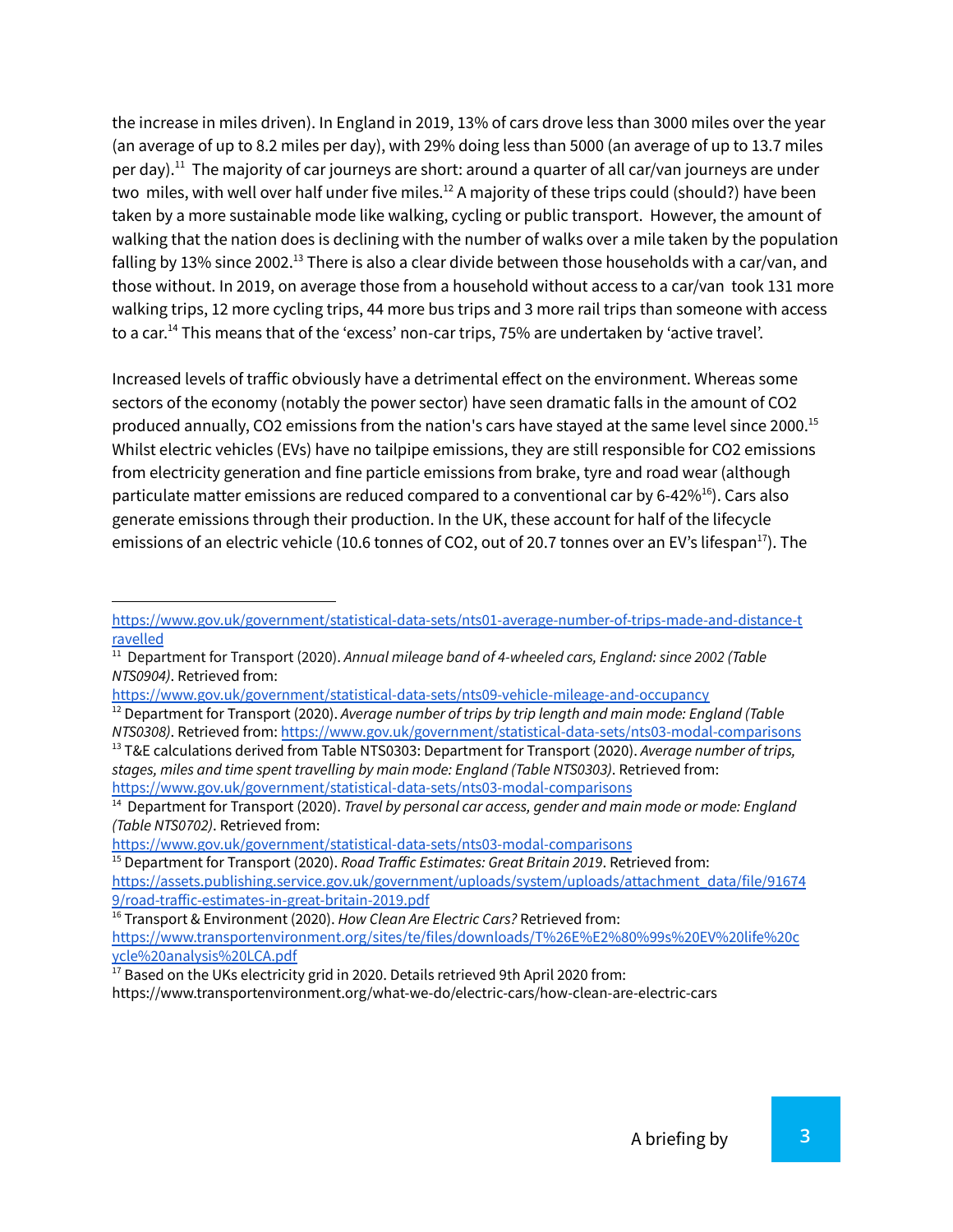'embodied emissions' from electric cars are currently higher than equivalent combustion vehicles<sup>18</sup><sup>19</sup>, but are gradually 'paid off' as the car is driven (and charged via the grid, compared to fuelled using petrol or diesel) $^{20}$ . The exact payback period is wholly dependent on how the car is utilised and where the electricity comes from $^{21}$ , but the average period for an electric car in the UK is between 15,000km and 20,000km. Regardless, it should be recognised that producing any form of car requires energy which, for the foreseeable future, will result in greenhouse gas emissions.<sup>22</sup>

For some car owners, it makes perfect financial sense to own their cars, however, for many, they would be financially better off by not owning a car and using car clubs, taxis and the public transport network for all their journeys. Pursuing policies that actively reduce the size of the UK's car parc will reduce energy utilisation to produce the cars, and lower greenhouse gas emissions and air pollutants from operating them. In cities fewer cars also means more space for people.

Increasing the number and availability of shared EVs is one policy to both reduce car use and production and this briefing, and the associated report, focuses on tackling the barriers to increased use of electric car clubs. The UK lags behind other European countries (especially Germany) in implementing car clubs. The vast majority of cars in the UKs collective car club fleet also have a combustion engine, but this will have to change over the coming years. Indeed, Zipcar, the largest car club operator in the UK plans to have a fully electric fleet by 2025 $^{23}$ .

[https://www.polestar.com/uk/electric-sustainability/transparency/.](https://www.polestar.com/uk/electric-sustainability/transparency/)

<sup>23</sup> Retrieved 9th April 2021 from: <https://www.zipcar.com/en-gb/flex/electric>

 $^{18}$  10.6 tonnes of CO2 for an electric car, Vs 7 tonnes of CO2 for a petrol car and 6.7 tonnes of CO2 for a diesel car. Details retrieved 9th April 2020 from:

https://www.transportenvironment.org/what-we-do/electric-cars/how-clean-are-electric-cars

<sup>&</sup>lt;sup>19</sup> It should be noted that EV batteries are becoming cleaner and cleaner. The carbon footprint of the most common type of battery for electric cars was estimated to be 61-106kg of CO2 emissions equivalent per kilowatt hour of battery capacity in 2019. This is 2 to 3 times lower than the 150-200kg of CO2eq estimate measured by the same researchers in 2017. Transport & Environment (2019). *EV batteries are getting cleaner and cleaner: 2-3 times better than 2 years ago*. Retrieved from:

https://www.transportenvironment.org/news/ev-batteries-are-getting-cleaner-and-cleaner-2-3-times-bette r-2-years-ago

<sup>20</sup> Transport & Environment (2020). *How Clean Are Electric Cars?* Retrieved from:

https://www.transportenvironment.org/sites/te/files/downloads/T%26E%E2%80%99s%20EV%20life%20c ycle%20analysis%20LCA.pdf

 $21$  A car predominantly charged by rooftop solar will have a far shorter payback period than one charged by the national grid.

 $^{22}$  Polestar is the only manufacturer that has both quantified and made publicly available the embodied emissions of its cars. To be fully transparent, Polestar has also laid out the methodology as to how it arrived at its figures. T&E strongly encourages other manufacturers to follow Polestar's lead. Polestar (2021). Retrieved 9th April 2021 from: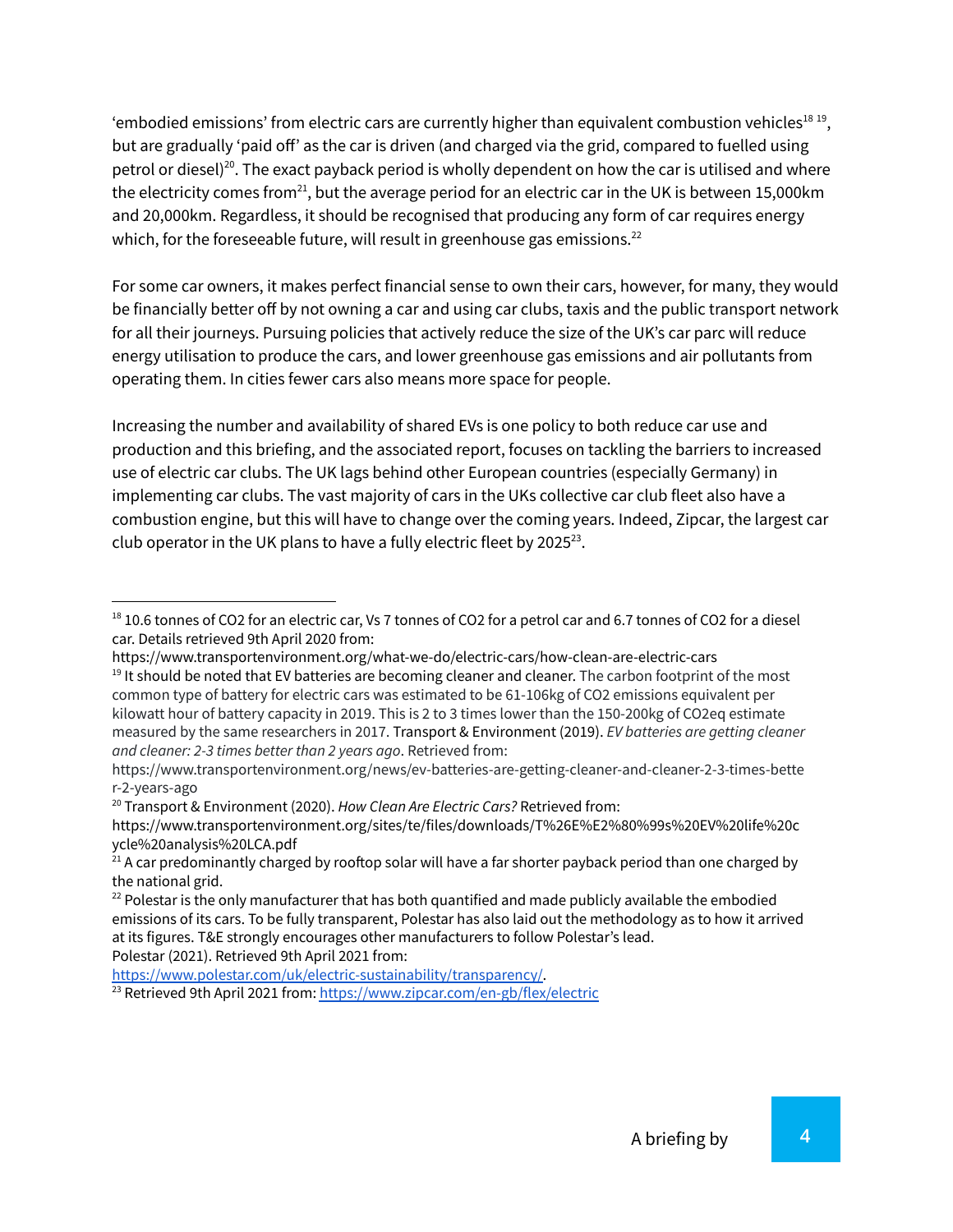## 2. UK Car Clubs

Car clubs allow individuals and businesses to have access to a car, without the need to own it. Users usually pay an annual membership fee, and can then rent a car for a specified time period. This time period can be very short -under an hour - and can also be outside of the normal operating hours of other legacy car rental organisations. Vehicles are unlocked via an app or RFID card, and billing is automatic.

There are currently over half a million car club members in the UK $^{24}$ , with access to over 5000 cars. However, UK membership figures are dwarfed by Germany where 3% of the population are members of car clubs, in contrast to the UK's 0.5%. The large uptake in Germany has been attributed to a number of different factors. Germany was an early mover in car sharing, and the country now has over 200 operators. Local Governments tend to be supportive (including by granting parking bays and parking permits). There is also a national 'Car Sharing Law', introduced in 2017, that enabled local authorities to create public parking spaces specifically for car club cars. This means that car sharing is now offered in over 840 cities in Germany.

UK car clubs are currently focussed on London. Almost all of the major car club operators run London operations, and, in 2018, 70% of car club members were in London. The largest operator - Zipcar - has over 3000 cars in its UK fleet (including 325 electric cars). 2000 of those are in London. Enterprise is the second largest operator with cars in over 100 locations nationwide.

The environmental benefits of car clubs are positive. Car club operator's vehicles are newer, and therefore emit less per kilometre than an average UK car (43% cleaner for car club cars in England and Wales $^{25}$ ). The average car club user in London drives 526 miles less per year after joining  $\,$  a car club. $^{26}$  In Scotland, 16% of car club users walked more; 10% cycled more and 26% cut their private car use.<sup>27</sup> 45% of long-term car club members in London cut their vehicle ownership, meaning less land is

<sup>24</sup> Como UK (2021). *Shared Cars*. Retrieved 9th April 2021 from: <https://como.org.uk/shared-mobility/shared-cars/where/>

<sup>25</sup> Transport Times (2020) *Best Friends Forever: shared transport and decarbonisation.* Retrieved 9th April 2021 from:

[https://www.transporttimes.co.uk/news.php/Best-Friends-Forever-shared-transport-and-decarbonisation-](https://www.transporttimes.co.uk/news.php/Best-Friends-Forever-shared-transport-and-decarbonisation-546/)[546/](https://www.transporttimes.co.uk/news.php/Best-Friends-Forever-shared-transport-and-decarbonisation-546/)

<sup>26</sup> Transport Times (2020) *Best Friends Forever: shared transport and decarbonisation.* Retrieved 9th April 2021 from:

[https://www.transporttimes.co.uk/news.php/Best-Friends-Forever-shared-transport-and-decarbonisation-](https://www.transporttimes.co.uk/news.php/Best-Friends-Forever-shared-transport-and-decarbonisation-546/)[546/](https://www.transporttimes.co.uk/news.php/Best-Friends-Forever-shared-transport-and-decarbonisation-546/)

<sup>&</sup>lt;sup>27</sup> Information shared in private correspondence between Matt Finch, UK Policy Manager and Richard Dilks, CEO of CoMo UK.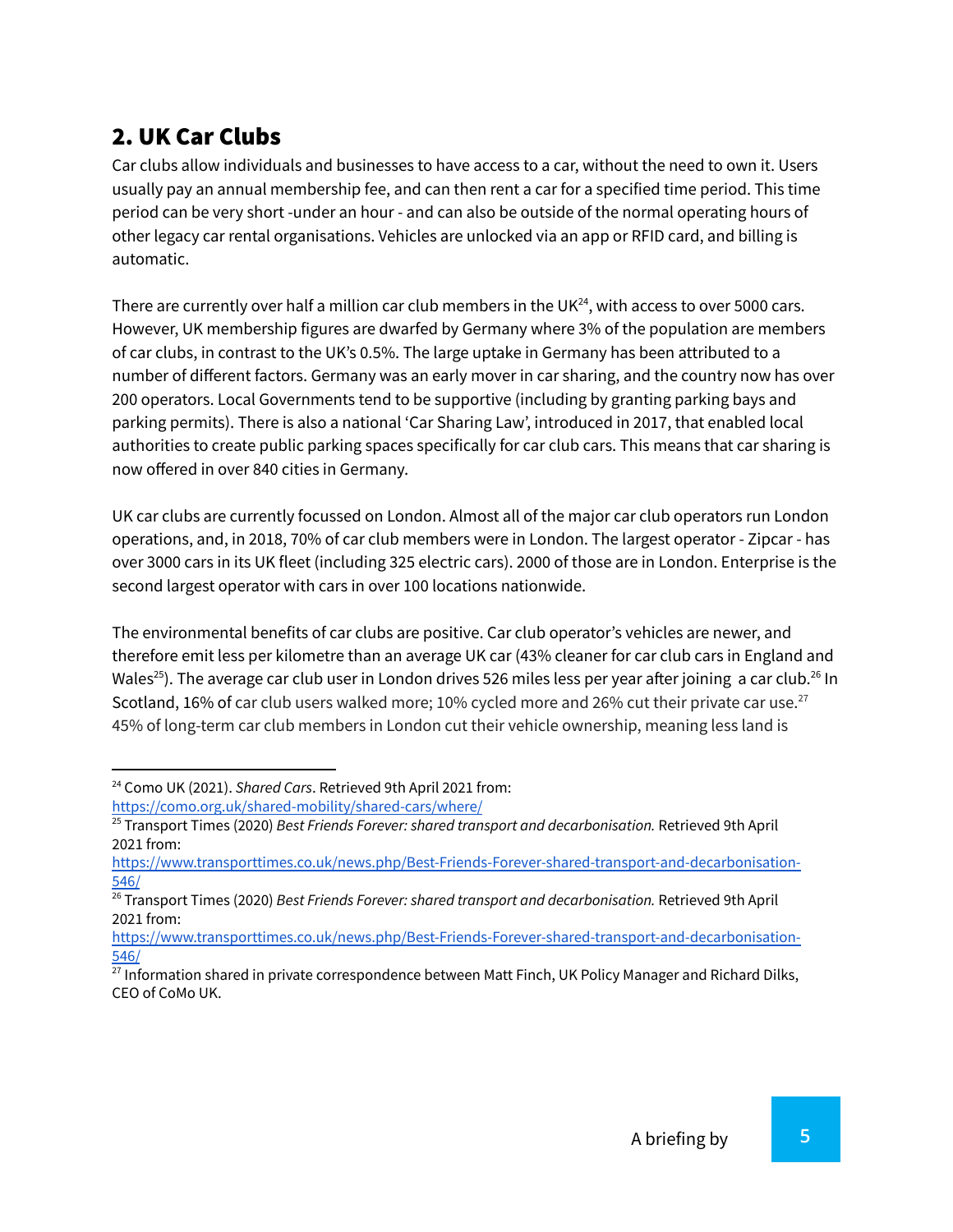needed to store cars. Incredibly, CoMo UK, the shared mobility trade body, estimates that in London there are 94 members per car club car.<sup>28</sup> Transitioning to shared car models, such as electric car clubs, reduces both car ownership and vehicle miles driven, resulting in less greenhouse gases overall. Furthermore, it frees up land, which could then be used for other uses.

Transport & Environment commissioned Element Energy to review the barriers to faster adoption of shared battery electric vehicles in the UK, and to make recommendations as to how these barriers could be overcome.

## 3. Barriers to Faster Adoption

#### 3.1 Car Club Operator Perspective

The key barrier identified to electric vehicle uptake by the car club operators was the lack of suitable charging infrastructure. The different usage profile of car club cars means that they are more likely to need rapid charging , however there are insufficient car club bays that have charge points (which is a common model in France and Germany). Other perceived barriers include the lack of a coherent national policy around car clubs, and the limited access to public parking bays. This problem is exacerbated by inconsistent policies and competing priorities within local authorities.

#### 3.2 Local Authority Perspective

Decisions at local authority level are crucial for the expansion of car clubs. However, lack of capacity and funding barriers, and an overall lack of national co-ordination or guidance from national government all contribute to a general apathy towards car clubs at a local level in many areas.

Local authorities (LAs) also suffer from competing priorities. For LAs, parking is a source of revenue, $^{29}$  and therefore any measures that are introduced that a) reduce car ownership, and b) reduce the number of revenue-raising parking spaces could be seen as negative. Conversely, LAs have air pollution targets, and many have declared climate emergencies. Furthermore, if LAs do

<sup>28</sup> Transport Times (2020) *Best Friends Forever: shared transport and decarbonisation.* Retrieved 9th April 2021 from:

[https://www.transporttimes.co.uk/news.php/Best-Friends-Forever-shared-transport-and-decarbonisation-](https://www.transporttimes.co.uk/news.php/Best-Friends-Forever-shared-transport-and-decarbonisation-546/)[546/](https://www.transporttimes.co.uk/news.php/Best-Friends-Forever-shared-transport-and-decarbonisation-546/)

 $29$  Parking revenues currently represent 3-10% of operational revenues for Councils. Element Energy (2021) *Barriers and opportunities for shared battery electric vehicles*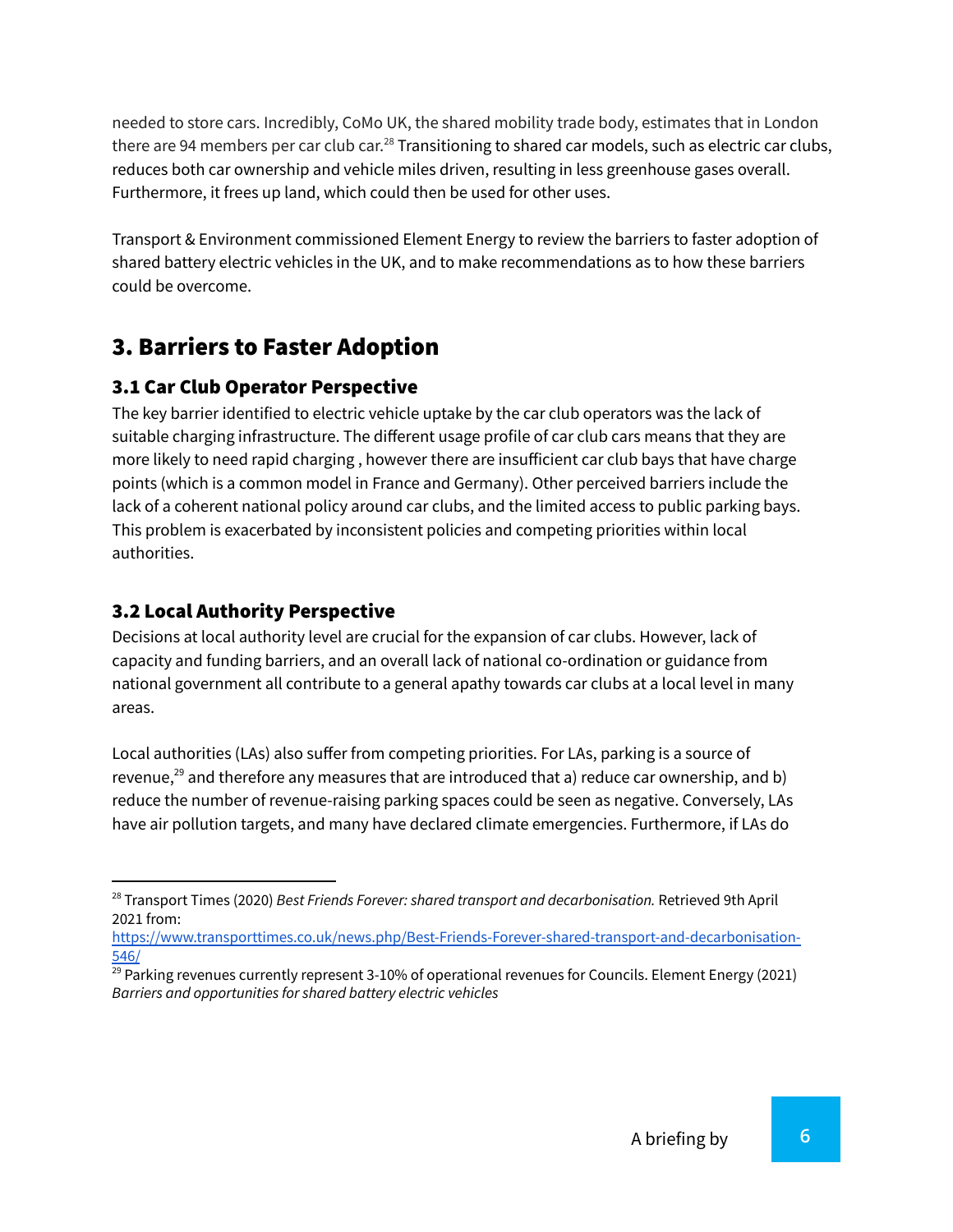reserve parking spaces for electric car club cars, then there needs to be agreement who supplies and maintain any charging infrastructure.

#### 3.3 Consumer Perspective

Consumer barriers are both perceived and practical. Perceived barriers include low awareness of available nearby car clubs, and a fear of lack of availability. Practical barriers include the fact that car clubs do not cater for some groups: e.g. car seats are not provided. One specific worry around using an electric vehicle is that it will have little or no charge when being collected.<sup>30</sup>

The shift to an entire fleet of EVs will not be complete until around 2050, but the speed of transition, and resulting CO2 savings, will be largely dependent upon how quickly the share of new sales grows in coming years. Early adopters of EVs have predominantly had off-street parking, enabling easy home charging. The UK charging network is far better than widely perceived, but early adopters have needed to tolerate an incomplete, sometimes unreliable and user unfriendly charging system that currently operates in the UK. However, for a large roll-out of shared EVs to happen, the public charging network needs to improve. Car club business models and incentives also need to change, to ensure users charge appropriately. Currently, there are comparatively few fully electric car club cars on the roads, however, due to the high replacement rate of car club cars, the number of electric versions can, and will, ramp up quite quickly over this decade.

## 4. Recommendations to Support the Adoption of Shared BEVs

For a dramatic increase in the number of shared BEVs in the UK, a number of actions need to be taken, including:

- 1. A clear and consistent policy towards car clubs from national government.
- 2. A clear mandate from national Government to local government as to what should be done by local authorities for car clubs.
- 3. An appreciation from both local and national government as to the parking and charging requirements of car clubs.
- 4. An increase in the suitable charging infrastructure required for car club driving needs.

These recommendations rely on some input from car club operators. Operators should work with national government and local authorities to help them understand just how much of an effect

<sup>&</sup>lt;sup>30</sup> A usual requirement of existing ICE car clubs is that the tank is at least a quarter full when left by a user. Since the move towards BEVs as car club cars is so new, there is not a 'norm' yet.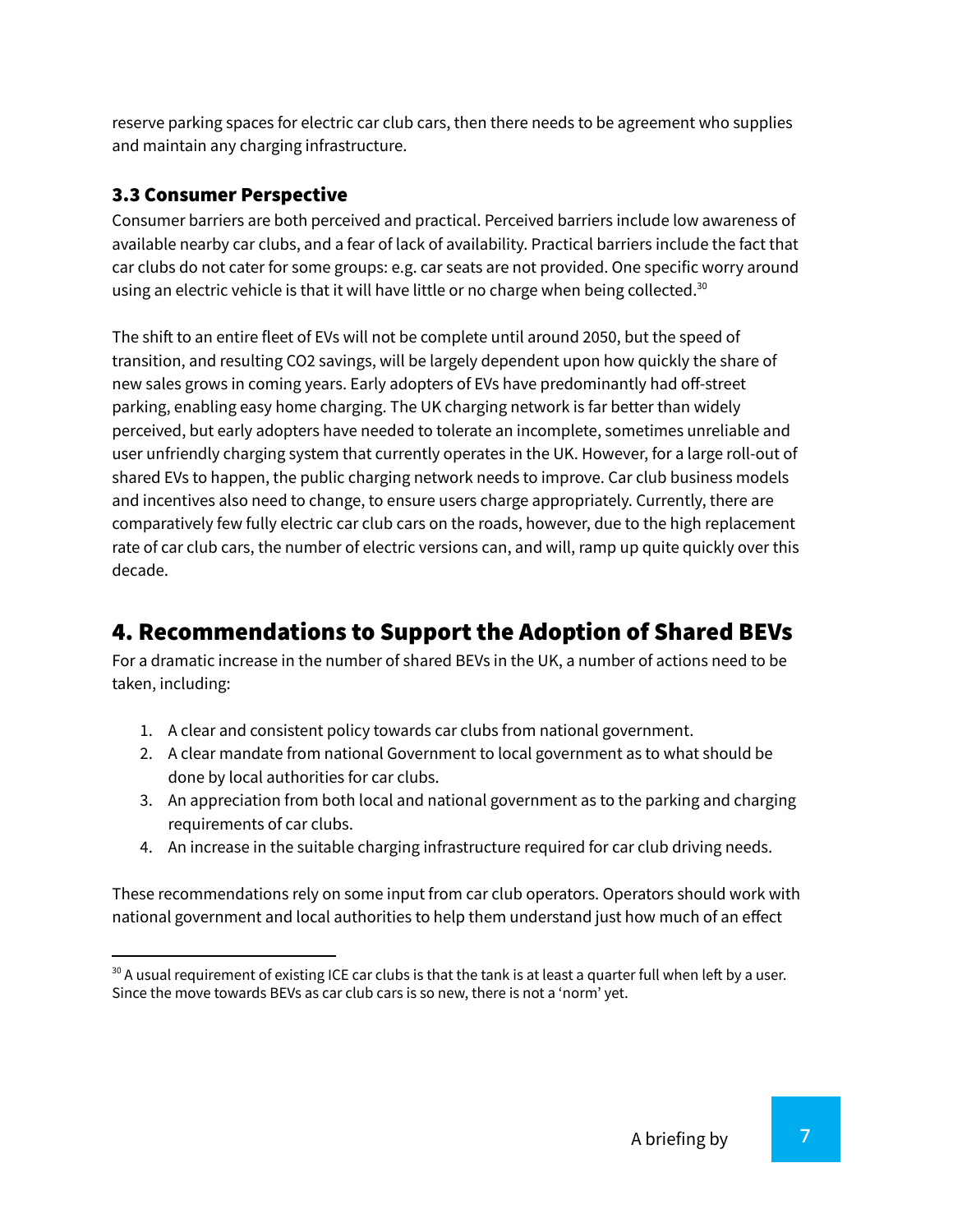car clubs can have on the local air pollution conditions, and how much they can contribute towards the drive to net zero.

#### **4.1 Recommendations for National Policy**

The Climate Change Committee has called for a national framework to be created for the delivery of net zero emissions by 2050, which should incorporate both local and national climate action. This framework should incorporate clear guidance for local authorities on how and when car clubs should be implemented in a local area. This framework should accompany appropriate long-term financing to support local authorities.

Crucially, this guidance should also include clear advice that enables local authorities to draw up a holistic solution for charging needs for their area, based on the local circumstances. Charging needs should take into account all users, including car clubs, visiting drivers, residents and the needs of the local council fleet.

National policy should ensure that a consistent and standardised reporting framework should be applied, which should allow the overall local emissions impact of shared EVs to be monitored. As a starting point, the RAC Foundation's proposed car club-local authority data standards report Better Data for Smarter Decision-Making<sup>31</sup> should be considered.

Finally, central Government should provide a policy roadmap which outlines as and when grants and subsidies for EVs and charge points will be reduced and withdrawn. This would provide car club operators with certainty when planning future expansions of all electric fleets.

To achieve this, a named individual - possibly at ministerial level - within the Department for Transport should be appointed to take responsibility for enhanced levels of electric car club deployment in the UK.

#### **4.2 Recommendations for Local Authorities**

Electric car club uptake would both decrease car ownership and reduce the number of vehicle miles driven in a local area, which would have the effect of reducing local air pollution levels. Local authorities will need to assess the locations where car clubs should be deployed, dependent on local characteristics. Furthermore, they will need to engage with car club operators as to their needs, and work with the operators as both an enabler and a partner. Car clubs are

<sup>31</sup> RAC Foundation (2020) *Better Data for Smarter Decision-Making*. Retrieved from:

[https://www.racfoundation.org/wp-content/uploads/Car\\_clubs\\_better\\_data\\_for\\_smarter\\_decision\\_makin](https://www.racfoundation.org/wp-content/uploads/Car_clubs_better_data_for_smarter_decision_making_Wu_Sivakumar_LeVine_December_2020.pdf) [g\\_Wu\\_Sivakumar\\_LeVine\\_December\\_2020.pdf](https://www.racfoundation.org/wp-content/uploads/Car_clubs_better_data_for_smarter_decision_making_Wu_Sivakumar_LeVine_December_2020.pdf)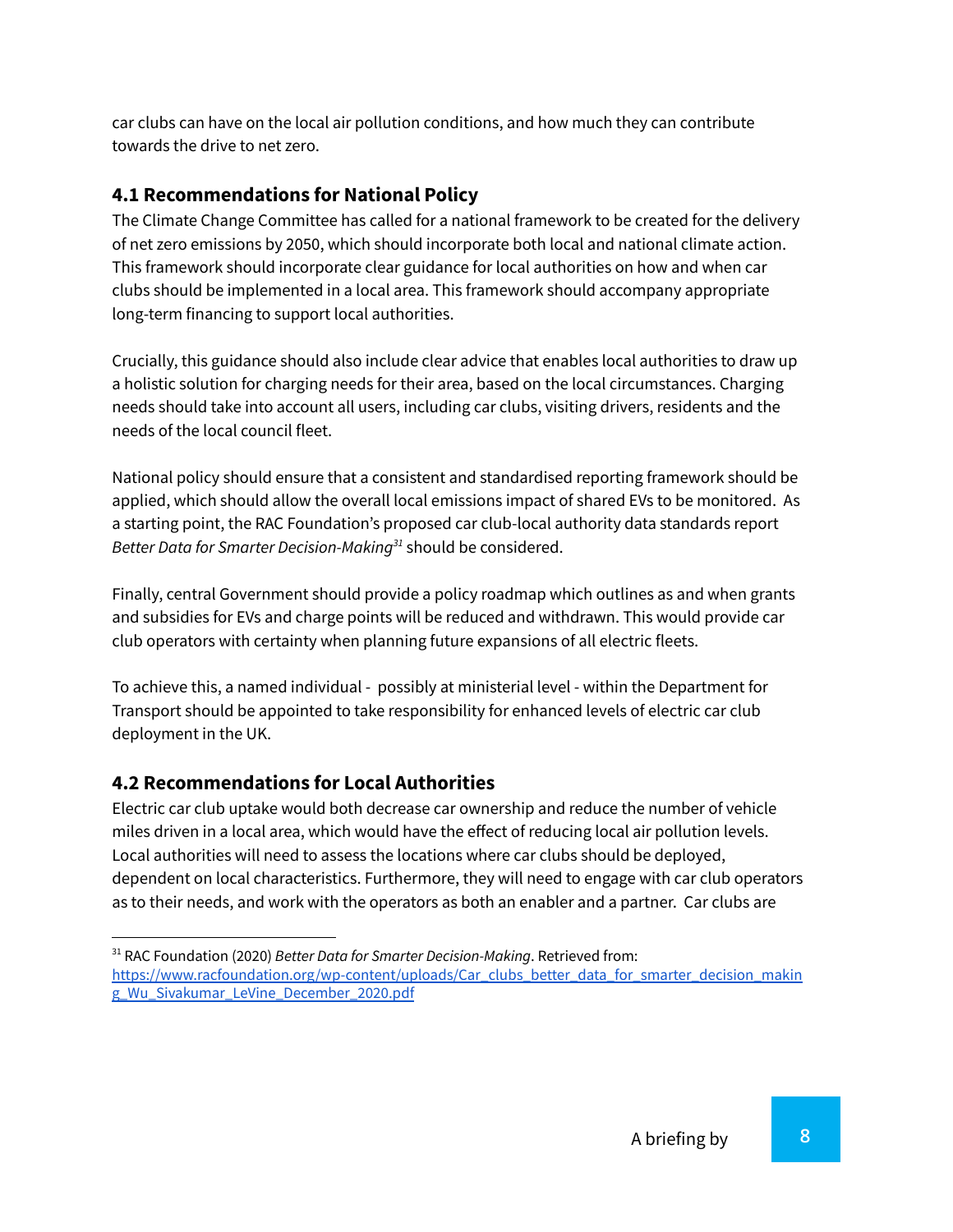beneficial, but they should be adopted as part of an overall transport strategy which aims to reduce the number of miles driven in a local area. Complementary actions are:

- **Improving the local public transport offering** by expanding bus services, either through Enterprise Partnerships with operators or franchising (in Mayoral Combined Authorities), or via on-demand services. Improvements in infrastructure to ensure priority access (such as bus lanes) reduces journey times and ensures a service that is more attractive to users.
- **Improving cycling and walking infrastructure** including secure cycle parking and ensuring a cohesive network of high-quality cycle lanes.<sup>32</sup>
- **Improving efficiency of multi-modal trips** through initiatives such as mobility-as-a-service and transport hubs.
- **Designing new developments to encourage sustainable travel**. Incorporating public transport links, active travel infrastructure, and shared mobility into the design plans alongside incentives for residents should decrease reliance on private cars.
- **Implementing access and charging measures** to disincentivise private car use, such as reallocating on-street parking, increasing parking charges, workplace parking levies, and low or zero emissions zones.

As part of a local authority's transport and climate strategy, it is imperative that adequate parking infrastructure is allocated to car clubs. This is a key barrier that was identified by car club operators.

Currently there are few electric car club cars. However, EVs will be increasingly deployed over the coming decade as the UK ramps up its push towards a complete phase out of combustion engines in 2035. This means that operators must identify and implement a strategy for how its fleet will be charged. The current lack of suitable charging infrastructure for EVs is a key barrier: one which local authorities should work with car clubs to alleviate.

Local authorities should work with car clubs to promote consumer and community engagement. Local authorities regularly engage with their residents, and know the best ways to reach them at hyper-local level. As car clubs may be new concepts for some residents, the provision of information is crucial to support uptake.

 $32$  Revised guidance and active travel ambitions in England were announced in July 2020: Department for Transport (2020) *Cycling and Walking Plan*. Retrieved from: <https://www.gov.uk/government/publications/cycling-and-walking-plan-for-england>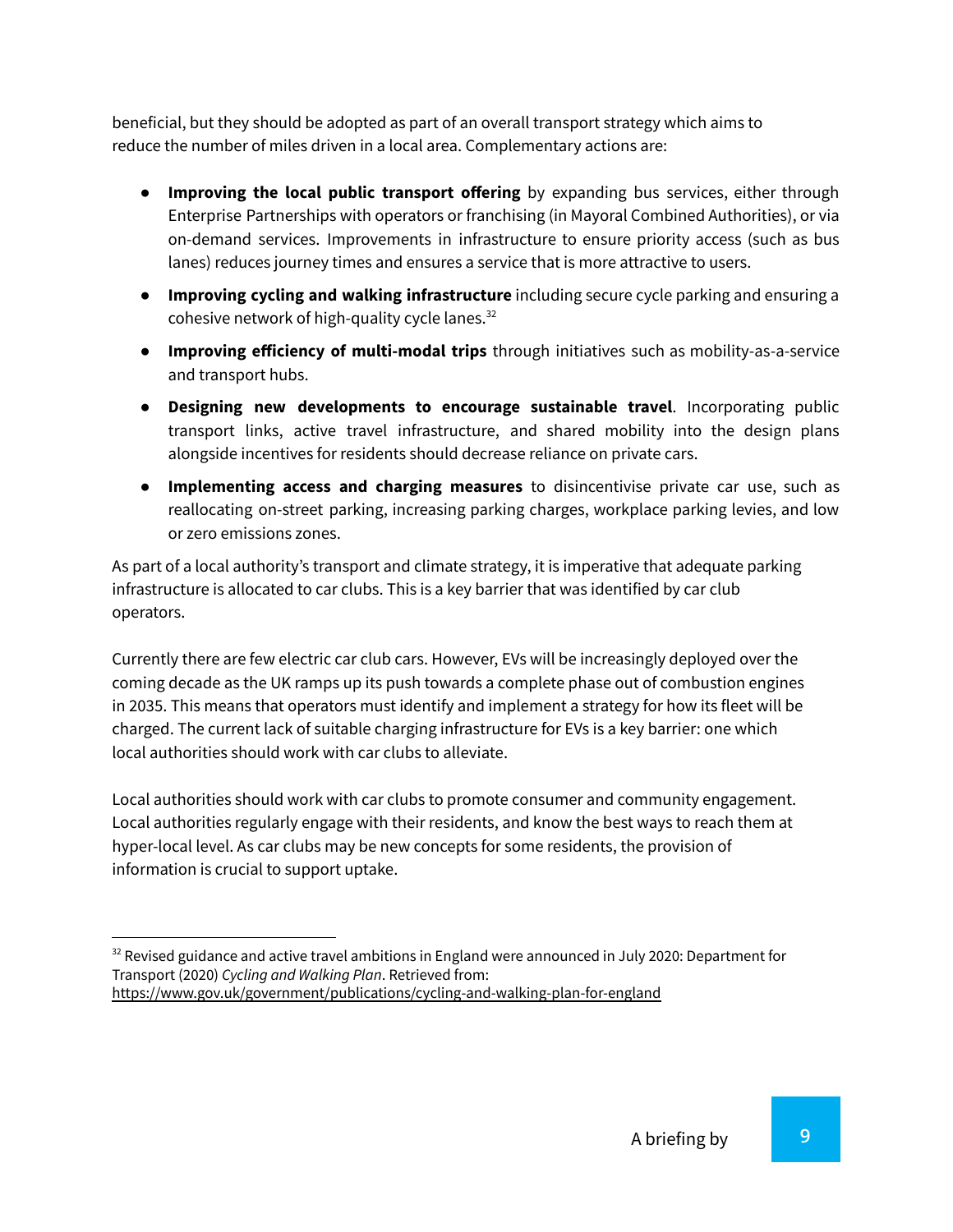Finally, some local authorities have already done more to encourage uptake of car clubs than others, and those that have should share best practice with others. Useful information to share includes:

- **Local characteristics and suitability assessment** procedure.
- **Tendering process** including whether charge points were included in the tender.
- **Wider charging infrastructure installed**, such as density and type of slow, fast and (ultra)rapid charge points.
- **Supporting measures implemented** such as integrated ticketing and/or journey planning.
- **Impact and value for money** including number of private car journeys avoided, increases in public and active transport etc.

Sharing best practice would help those local authorities that may have limited resources and funding. Furthermore, this should standardise the 'onboarding' process that car club operators have to go through with different local authorities.

### 5. Conclusions

It is clear that increasing the number of car club cars in the UK represents a huge decarbonisation opportunity - one that is currently being widely overlooked. Increasing the number of shared electric cars in the UK's car fleet will decrease the number of cars overall and will bring environmental benefits through avoided greenhouse gas emissions. Encouraging greater car club use will also bring health benefits (by increasing the amount of walking and cycling undertaken). Additionally, the low membership costs of car clubs will enable all sectors of society to access the latest clean technology cars, in contrast to the current situation of new cars being the reserve of those that can afford the initial capital expenditure or higher monthly lease costs.

Increasing the use of shared EVs represents a largely unutilised opportunity to decarbonise the vehicle fleet, but doing so currently faces a number of barriers that require policy interventions at both central and local government level to be solved. As a start, assigning responsibility to a named team within the Department of Transport reporting to a Minister is an important first step to addressing these.

## **Further information**

Matt Finch UK Policy Manager Transport & Environment matt.finch@transportenvironment.org